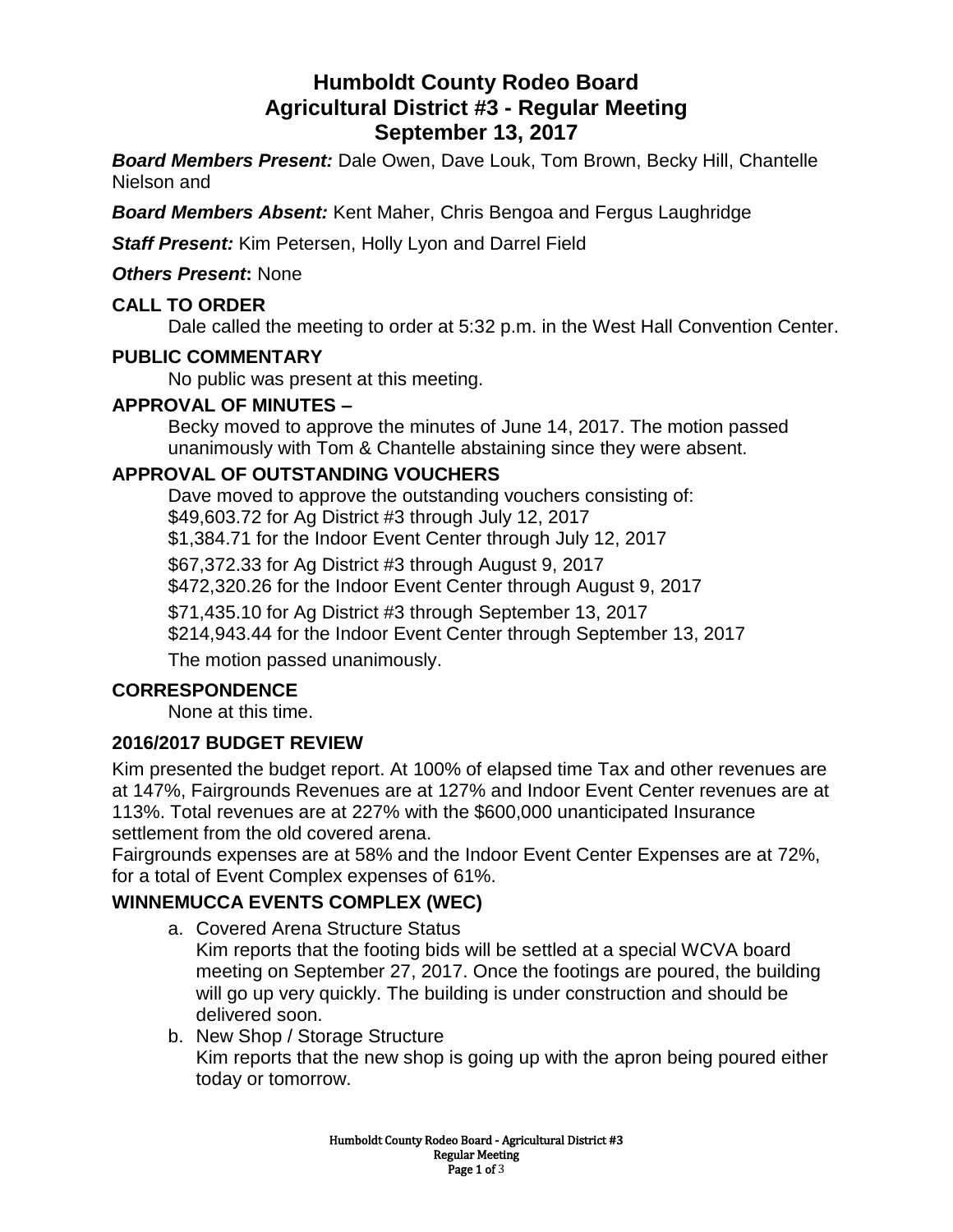c. Review and possible approval of agreement to memorialize the responsibilities and obligations of the entities participating in the replacement and construction of pre-engineered covered arena metal building at Winnemucca Events Center.

Kim presented a Memorandum detailing the agreement between WCVA, Ag District #3, and Humboldt County. The document outlines the understanding between the three entities regarding the Covered Arena Project.

Becky moved to approve the Memorandum. Dave, Dale and Becky voted to approve with Tom & Chantelle abstaining until they have had a chance to read the document.

Dave asked that future documents be mailed to the board so that they will have the chance to read them before the meeting.

d. Water Truck use for Humboldt County Fishing Pond Kim asked the board to approve use of the Fairgrounds water truck by the new Fishing Pond.

Tom moved to deny the request since our equipment is not in very good shape. The motion passed unanimously.

## **EVENTS UPDATES, REPORTS AND SCHEDULING**

a. SSIR

Dale reports that the event went very well with 437 contestants. All the bills are paid and there is enough in the account to start the 2018 event.

He notes that teams from Australia also had applied to enter but no horses were available for them.

Dale and Tom complemented Ramon, Carlos & Juan on their excellent work during the event.

Kim reports that the event went well but with all stalls and RV spots full our power circuit was overloaded. He is working with Gamma Electric to see if we could add another circuit to the RV Park. Kim notes that our power was designed to accommodate 30 amp usage so the new RV's with multiple AC units are overloading the circuit.

b. Tri-County Fair

Darrel and Kim report that the Fair went well, even with very high temperatures in the afternoon we were able to break even on the Monster Truck Show.

Comments on the show were both positive and negative with an early end time. The carnival revenue was down about \$4000, which we attribute to triple digit temperatures in the afternoon.

Adding the Scott property to our parking availability seemed to help dramatically. The Barrel Race broke even with 80 entries.

Tom heard that the bucking broncs were not very good and suggests returning to Wally's Bucking Broncs for the rodeo.

## **FAIRGROUNDS REPAIRS & MAINTENANCE**

Dave asked that the old chain link at the RV park be replaced.

### **INFORMATION, PROPOSALS AND/OR REQUESTS BY BOARD MEMBERS OF STAFF FOR CONSIDERATION AT FUTURE MEETINGS**

Nothing at this time.

### **PUBLIC COMMENTARY**

No public was present at this meeting.